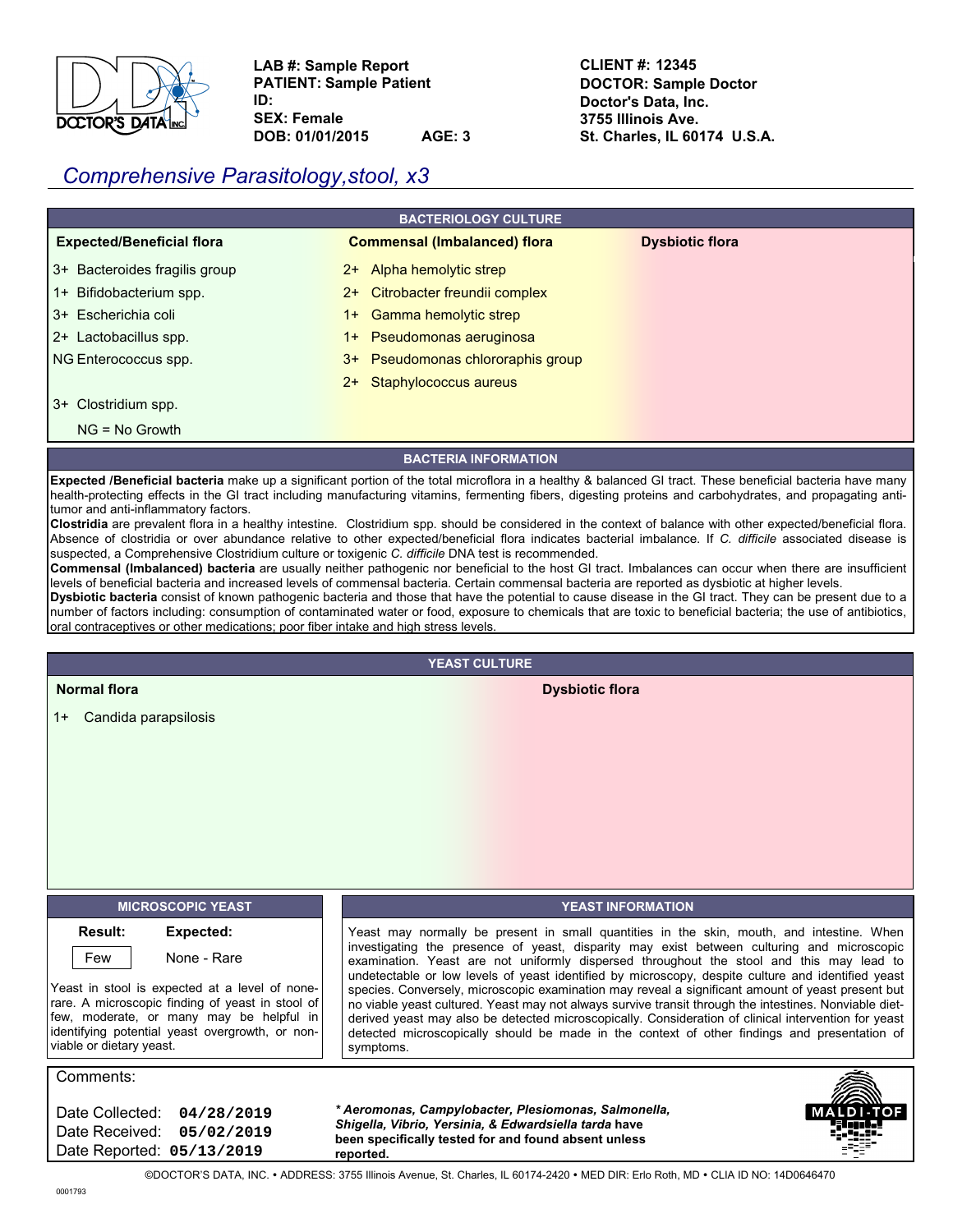

**LAB #: Sample Report PATIENT: Sample Patient ID:** 

**SEX: Female DOB: 01/01/2015 AGE: 3**

# *Comprehensive Parasitology,stool, x3*

**CLIENT #: 12345 DOCTOR: Sample Doctor Doctor's Data, Inc. 3755 Illinois Ave. St. Charles, IL 60174 U.S.A.**

| <b>PROTOZOA</b>                      | PX <sub>1</sub>      | PX <sub>2</sub>                  | PX <sub>3</sub> | <b>INFORMATION</b>                                                     |  |
|--------------------------------------|----------------------|----------------------------------|-----------------|------------------------------------------------------------------------|--|
| Balantidium coli                     | None Detected        | None Detected                    | None Detected   | Intestinal parasites are                                               |  |
| <b>Blastocystis spp</b>              | None Detected        | None Detected                    | None Detected   | abnormal inhabitants of the                                            |  |
| Chilomastix mesnili                  | None Detected        | None Detected                    | None Detected   | gastrointestinal tract that have<br>the potential to cause damage      |  |
| Dientamoeba fragilis                 | None Detected        | Rare trophs                      | Rare trophs     | to their host. The presence of                                         |  |
| Entamoeba coli                       | None Detected        | None Detected                    | None Detected   | any parasite within the intestine                                      |  |
| Entamoeba histolytica/dispar         | None Detected        | None Detected                    | None Detected   | generally confirms that the<br>patient has acquired the                |  |
| Entamoeba hartmanni                  | None Detected        | None Detected                    | None Detected   | organism through fecal-oral                                            |  |
| Entamoeba polecki                    | None Detected        | None Detected                    | None Detected   | contamination. Damage to the                                           |  |
| Endolimax nana                       | None Detected        | None Detected                    | None Detected   | host includes parasitic burden,<br>migration, blockage and             |  |
| Enteromonas hominis                  | None Detected        | None Detected                    | None Detected   | pressure. Immunologic                                                  |  |
| Giardia duodenalis                   | None Detected        | None Detected                    | None Detected   | inflammation, hypersensitivity                                         |  |
| lodamoeba butschlii                  | None Detected        | None Detected                    | None Detected   | reactions and cytotoxicity also                                        |  |
| Isospora belli oocysts               | None Detected        | None Detected                    | None Detected   | play a large role in the morbidity<br>of these diseases. The infective |  |
| Pentatrichomonas hominis             | None Detected        | None Detected                    | None Detected   | dose often relates to severity of                                      |  |
| Retortamonas intestinalis            | None Detected        | None Detected                    | None Detected   | the disease and repeat                                                 |  |
| <b>NEMATODES - ROUNDWORMS</b>        |                      |                                  |                 | encounters can be additive.                                            |  |
| Ascaris lumbricoides eggs            | None Detected        | None Detected                    | None Detected   | In general, acute manifestations<br>of parasitic infection may         |  |
| Capillaria philippinesis eggs        | None Detected        | None Detected                    | None Detected   | involve diarrhea with or without                                       |  |
| Capillaria hepatica eggs             | None Detected        | None Detected                    | None Detected   | mucus and or blood, fever,                                             |  |
| Enterobius vermcularis eggs          | None Detected        | None Detected                    | None Detected   | nausea, or abdominal pain.<br>However these symptoms do                |  |
| Hookworm eggs                        | None Detected        | None Detected                    | None Detected   | not always occur.                                                      |  |
| Strongyloides stercoralis            | None Detected        | None Detected                    | None Detected   | Consequently, parasitic                                                |  |
| Trichuris trichiura eggs             | None Detected        | None Detected                    | None Detected   | infections may not be                                                  |  |
| <b>CESTODES - TAPEWORMS</b>          |                      |                                  |                 | diagnosed or eradicated. If left<br>untreated, chronic parasitic       |  |
| Diphyllobothrium latum eggs          | None Detected        | None Detected                    | None Detected   | infections can cause damage to                                         |  |
| Dipylidium caninum eggs              | None Detected        | None Detected                    | None Detected   | the intestinal lining and can be                                       |  |
| Hymenolepis diminuta eggs            | None Detected        | None Detected                    | None Detected   | an unsuspected cause of illness<br>and fatigue. Chronic parasitic      |  |
| Hymenolepis nana eggs                | None Detected        | None Detected                    | None Detected   | infections can also be                                                 |  |
| Taenia eggs                          | None Detected        | None Detected                    | None Detected   | associated with increased                                              |  |
| <b>TREMATODES - FLUKES</b>           |                      |                                  |                 | intestinal permeability, irritable<br>bowel syndrome, irregular        |  |
| Clonorchis sinensis eggs             | None Detected        | None Detected                    | None Detected   | bowel movements,                                                       |  |
| Fasciola hepatica/Fasciolopsis buski | None Detected        | None Detected                    | None Detected   | malabsorption, gastritis or                                            |  |
| Paragonimus westermani eggs          | None Detected        | None Detected                    | None Detected   | indigestion, skin disorders, joint<br>pain, allergic reactions, and    |  |
| Heterophyes heterophyes              | None Detected        | None Detected                    | None Detected   | decreased immune function.                                             |  |
| <b>ADDITIONAL ORGANISMS</b>          |                      |                                  |                 | One negative parasitology x1                                           |  |
| Ova or Parasites                     | None Detected        |                                  |                 | specimen does not rule out the                                         |  |
|                                      |                      |                                  |                 | possibility of parasitic disease,<br>parasitology x3 is                |  |
| <b>OTHER MARKERS</b>                 |                      |                                  |                 | recommended. This test is not                                          |  |
| Yeast                                | Few                  | Rare                             | Rare            | designed to detect Cyclospora                                          |  |
| <b>Red Blood Cells</b>               | None Detected        | Rare                             | None Detected   | cayetanensis or Microsporidia<br>spp.                                  |  |
| <b>White Blood Cells</b>             | None Detected        | None Detected                    | None Detected   |                                                                        |  |
| Charcot-Leyden Crystals              | None Detected        | None Detected                    | None Detected   |                                                                        |  |
| Pollen                               | None Detected        | None Detected                    | None Detected   |                                                                        |  |
| <b>IMMUNOASSAY</b>                   |                      |                                  |                 |                                                                        |  |
| Giardia duodenalis                   | <b>RESULT</b><br>Neg | <b>REFERENCE INTERVAL</b><br>Neg |                 |                                                                        |  |
| Cryptosporidium                      | Neg                  | Neg                              |                 |                                                                        |  |
|                                      |                      |                                  |                 |                                                                        |  |
| Comments:                            |                      |                                  |                 |                                                                        |  |
| Date Collected:<br>04/28/2019        |                      |                                  |                 |                                                                        |  |
| Date Received:<br>05/02/2019         |                      |                                  |                 |                                                                        |  |
| Date Reported: 05/13/2019            |                      | Methodology: Microscopy, EIA     |                 |                                                                        |  |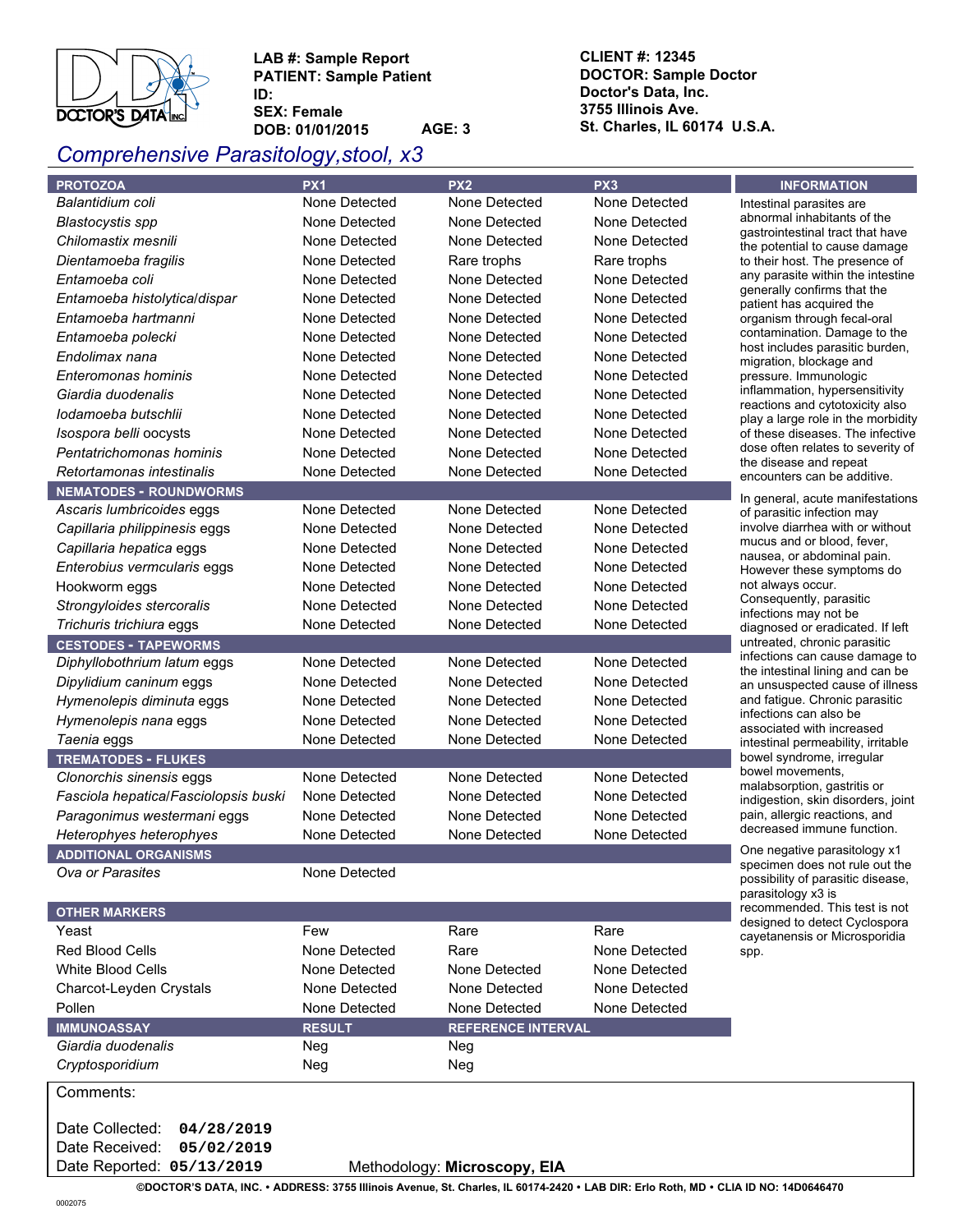

**LAB #: Sample Report PATIENT: Sample Patient ID: SEX: Female AGE: 3**

**CLIENT #: 12345 DOCTOR: Sample Doctor Doctor's Data, Inc. 3755 Illinois Ave. St. Charles, IL 60174 U.S.A.**

# **Yeast Susceptibilities: Candida parapsilosis**



**Natural antifungal** agents may be useful for treatment of patients when organisms display in-vitro sensitivity to these agents. The test is performed by using standardized techniques and filter paper disks impregnated with the listed agent. Relative sensitivity is reported for each natural agent based upon the diameter of the zone of inhibition surrounding the disk. Data based on over 5000 individual observations were used to relate the zone size to the activity level of the agent. A scale of relative sensitivity is defined for the natural agents tested.



Non-absorbed antifungals may be useful for treatment of patients when organisms display in-vitro sensitivity to these agents. The test is performed using standardized commercially prepared disks impregnated with Nystatin. Relative sensitivity is reported based upon the diameter of the zone of inhibition surrounding the disk.

|                                                                                                        |                  | <b>AZOLE ANTIFUNGALS</b> |                    |                           |  |
|--------------------------------------------------------------------------------------------------------|------------------|--------------------------|--------------------|---------------------------|--|
|                                                                                                        | <b>Resistant</b> | <b>S-DD</b>              | <b>Susceptible</b> | <b>Suscep</b>             |  |
| Fluconazole                                                                                            |                  |                          | S                  | due to<br>treated         |  |
| Itraconazole                                                                                           |                  | S-DD                     |                    | the test<br><b>Suscep</b> |  |
| Ketoconazole                                                                                           |                  |                          | S                  | results<br>fungus         |  |
|                                                                                                        |                  |                          |                    | recomm                    |  |
|                                                                                                        |                  |                          |                    | antifung<br>Resista       |  |
|                                                                                                        |                  |                          |                    | not be i<br>the test      |  |
| Standardized toot interpretive categories ostablished for Candida spp. are used for all veget isolates |                  |                          |                    |                           |  |

**stible** results imply that an infection the fungus may be appropriately when the recommended dosage of ed antifungal agent is used. **Susceptible - Dose Dependent (S-DD)** imply that an infection due to the

may be treated when the highest ended dosage of the tested al agent is used.

**nt** results imply that the fungus will nhibited by normal dosage levels of ed antifungal agent.

**Standardized test interpretive categories established for Candida spp. are used for all yeast isolates.**

Comments: Date Completed: **05/13/2019**

Date Collected: **04/28/2019 Yeast antifungal susceptibility testing is intended for research use only.** Date Received: **05/02/2019 Not for use in diagnostic procedures.**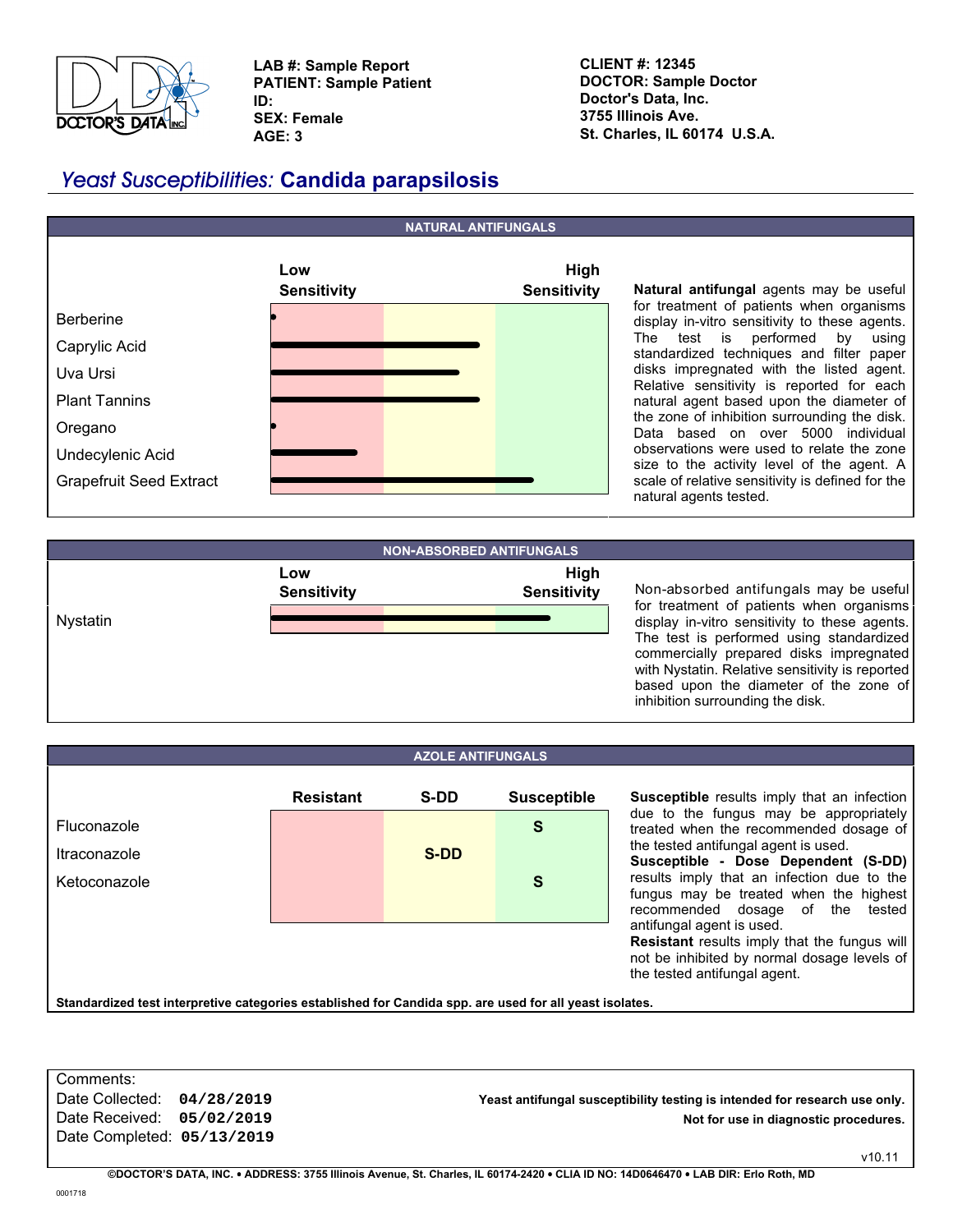## INTRODUCTION

This analysis of the stool specimen provides fundamental information about the overall gastrointestinal health of the patient. When abnormal microflora or significant aberrations in intestinal health markers are detected, specific interpretive paragraphs are presented. If no significant abnormalities are found, interpretive paragraphs are not presented.

### Clostridium spp

Clostridia are expected inhabitants of the human intestine. Although most clostridia in the intestine are not virulent, certain species have been associated with disease. Clostridium perfringens is a major cause of food poisoning and is also one cause of antibioticassociated diarrhea. Clostridium difficile is a causative agent in antibiotic-associated diarrhea and pseudomembranous colitis. Other species reported to be prevalent in high amounts in patients with Autistic Spectrum Disorder include Clostridium histolyticum group, Clostridium cluster I, Clostridium bolteae, and Clostridium tetani.

If these disease associations are a concern further testing may be necessary.

Washington W, Allen S, Janda W, Koneman E, Procop G, Schreckenberger P, Woods, G. Koneman's Color Atlas and Textbook of Diagnostic Microbiology, 6th edition. Lippincott Williams and Wilkins; 2006. pg 931-939

Song Y, Liu C, Finegold SM. Real-Time PCR Quantitation of Clostridia in Feces of Autistic Children. Applied and Environmental Microbiology. Nov. 2004, 6459-6465.

Parracho H, Bingham MO, Gibson GR, McCartney AL. Differences Between the Gut Microflora of Children with Autistic Spectrum Disorders and That of Healthy Children. Journal of Medical Microbiology. 2005;54, 987-991.

### Imbalanced flora

Most of the reported imbalanced flora are commensal bacteria that reside in the host gastrointestinal tract; they do not benefit nor harm the host. Certain dysbiotic bacteria may appear under the commensal/imbalanced category if found at low levels (<3+) because they are not likely pathogenic at the levels detected. When several species of imbalanced bacteria are present, it is common to find inadequate levels of one or more of the beneficial bacteria, and/or an alkaline fecal pH. Hemolytic or mucoid E. coli are often associated with a low level of beneficial E. coli and alkaline pH, secondary to a mutation of beneficial E. coli (DDI observations). Treatment with antimicrobial agents is unnecessary unless bacteria appear under the dysbiotic category.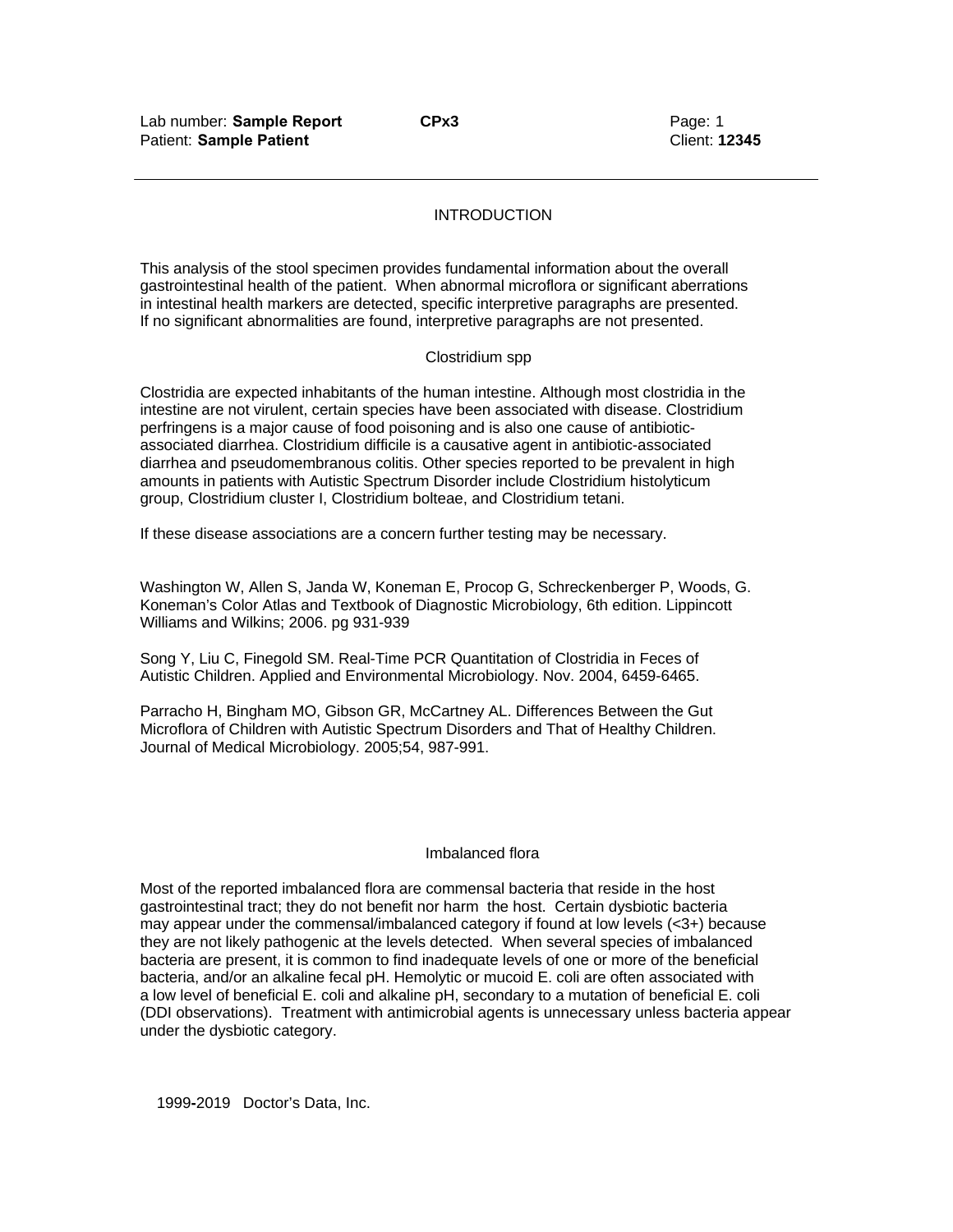Mackowiak PA. The normal microbial flora. N Engl J Med. 1982;307(2):83-93. Tenaillon O, Skurnik D, Picard B, et al. The population genetics of commensal Escherichia coli. Nat Rev Microbiol 2010;8:207-217.

#### Cultured Yeast

Yeast, such as Candida are normally present in the GI tract in very small amounts. Many species of yeast exist and are commensal; however, they are always poised to create opportunistic infections and have detrimental effects throughout the body. Factors that contribute to a proliferation of yeast include frequent use of wide-spread antibiotics/low levels of beneficial flora, oral contraceptives, pregnancy, cortisone and other immunosuppressant drugs, weak immune system/low levels of sIgA, high-sugar diet, and high stress levels.

When investigating the presence of yeast, disparity may exist between culturing and microscopic examination. Yeast grows in colonies and is typically not uniformly dispersed throughout the stool. This may lead to undetectable or low levels of yeast identified by microscopy, despite a cultured amount of yeast. Conversely, microscopic examination may reveal a significant amount of yeast present, but no yeast cultured. Yeast does not always survive transit through the intestines rendering it unviable for culturing. Therefore, both microscopic examination and culture are helpful in determining if abnormally high levels of yeast are present.

### Microscopic yeast

Microscopic examination has revealed yeast in this stool sample. The microscopic finding of yeast in the stool is helpful in identifying whether the proliferation of fungi, such as Candida albicans, is present. Yeast is normally found in very small amounts in a healthy intestinal tract. While small quantities of yeast (reported as none or rare) may be normal, yeast observed in higher amounts (few, moderate to many) is considered abnormal.

An overgrowth of intestinal yeast is prohibited by beneficial flora, intestinal immune defense (secretory IgA), and intestinal pH. Beneficial bacteria, such as Lactobacillus colonize in the intestines and create an environment unsuitable for yeast by producing acids, such as lactic acid, which lowers intestinal pH. Also, lactobacillus is capable of releasing antagonistic substances such as hydrogen peroxide, lactocidin, lactobacillin, and acidolin.

Many factors can lead to an overgrowth of yeast including frequent use of antibiotics (leading to insufficient beneficial bacteria), synthetic corticosteroids, oral contraceptives, and diets high in sugar. Although there is a wide range of symptoms which can result from intestinal yeast overgrowth, some of the most common include brain fog, fatigue, reccurring vaginal or bladder infections, sensitivity to smells (perfumes, chemicals, environment), mood swings/depression, sugar and carbohydrate cravings, gas/bloating, and constipation or loose stools.

A positive yeast culture (mycology) and sensitivity to prescriptive and natural agents is helpful in determining which anti-fungal agents to use as part of a therapeutic treatment plan for chronic colonic yeast. However, yeast are colonizers and do not appear to be dispersed uniformly throughout the stool. Yeast may therefore be observed microscopically, but not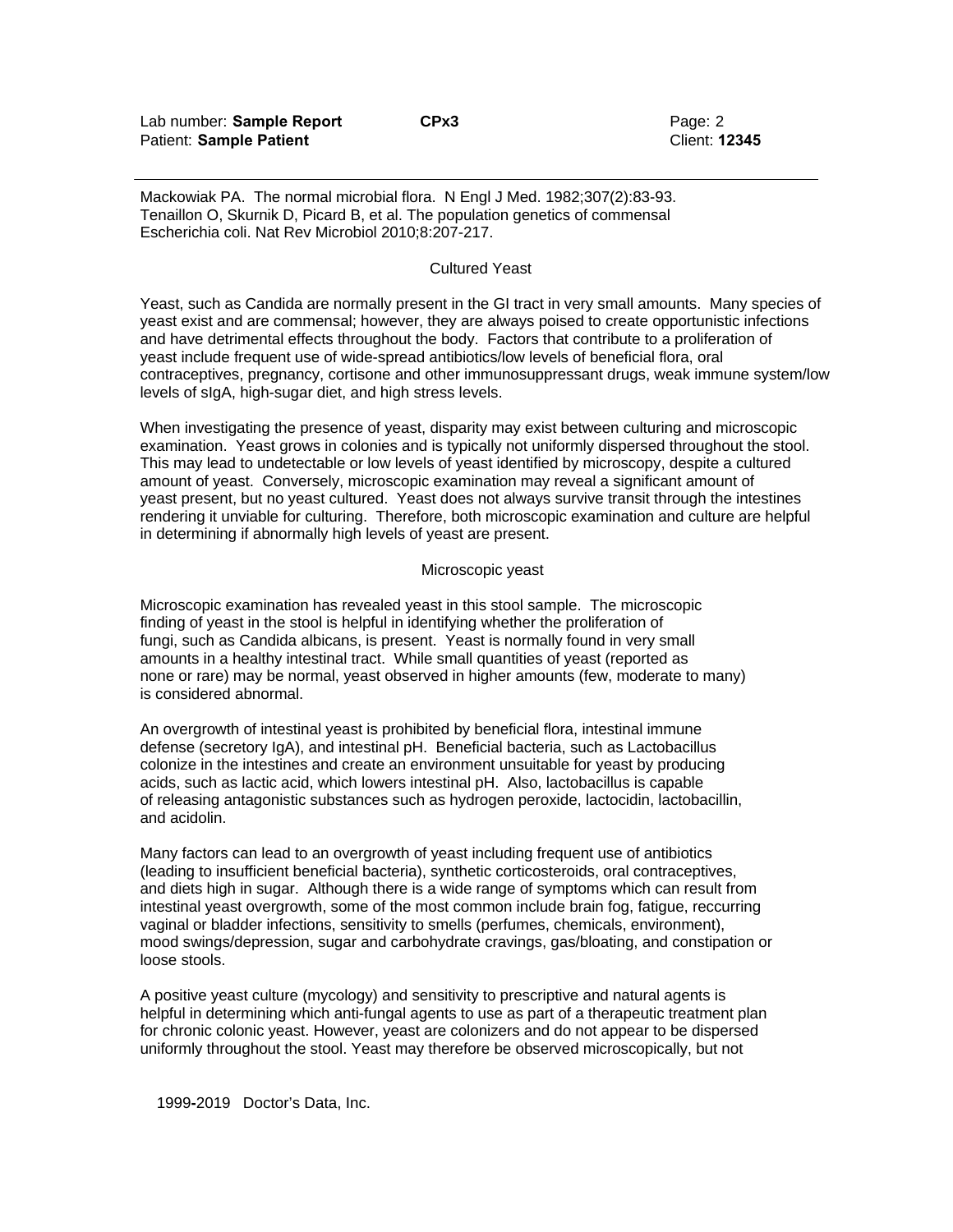grow out on culture even when collected from the same bowel movement.

### **Parasites**

Parasites were detected by microscopic examination in this stool specimen. Intestinal parasites are abnormal inhabitants of the GI tract that live off and have the potential to cause damage to their host. Factors such as contaminated food and water supplies, day care centers, increased international travel, pets, carriers such as mosquitoes and fleas, and sexual transmission have contributed to an increased prevalence of intestinal parasites.

In general, acute manifestations of parasitic infection may involve diarrhea with or without mucus and/or blood, fever, nausea, or abdominal pain. However, these symptoms do not always occur. Consequently, parasitic infections may not be diagnosed and eradicated. If left untreated, chronic parasitic infections can cause damage to the intestinal lining and can be an unsuspected cause of illness and fatigue. Chronic parasitic infections can also be associated with increased intestinal permeability, irritable bowel syndrome, irregular bowel movements, malabsorption, gastritis or indigestion, skin disorders, joint pain, allergic reactions, decreased immune function, and fatigue.

Murray MT. Stomach Ailments And Digestive Disturbances. Rocklin, CA: Prima Publishing;1997.

Gittleman AL. Guess What Came to Dinner Parasites And Your Health. New York, NY: Penguin Group; 2001.

### Dientamoeba fragilis

Dientamoeba fragilis, an ameboflagellate, was detected in this specimen. Dientamoeba fragilis infects the large intestine. This parasite does not have a cyst stage, and cannot survive long outside the body alone. It may be spread in pinworm (Enterobius vermicularis) eggs. Infection is common worldwide, including in the United States.

D. fragilis is known to cause non-invasive diarrheal illness in humans. 90% of children are symptomatic, whereas only 15-20% of adults are. The most common symptoms include diarrhea, stomach pain, and stomach cramping. Loss of appetite and weight, nausea, and fatigue are also common.

Recommended treatment is iodoquinol (650 mg tid x 20 days, adult dose). Alternatives include tetracycline (500 mg qid x 10 days, adult dose) and metronidazole (500-750 mg tid x 10 days, adult dose). Natural agents include berberine, wormwood, black walnut, grapefruit seed extract, and oil of oregano.

More Information:

- 1. Windsor, JJ; Johnson, EH. Dientamoeba fragilis: the unflagellated human flagellate. British J Biomed Sci 1999; 56:293-306.
- 2. Windsor, JJ; Rafay, AM; Shenoy, AK; Johnson, EH. Incidence of Dientamoeba fragilis in faecal samples submitted for routine microbiological analysis. British J Biomed Sci 1998;55:172-5.
- 3. Spencer, MJ; Chapin, MR; Garcia, LS. Dientamoeba fragilis: a gastrointestinal protozoan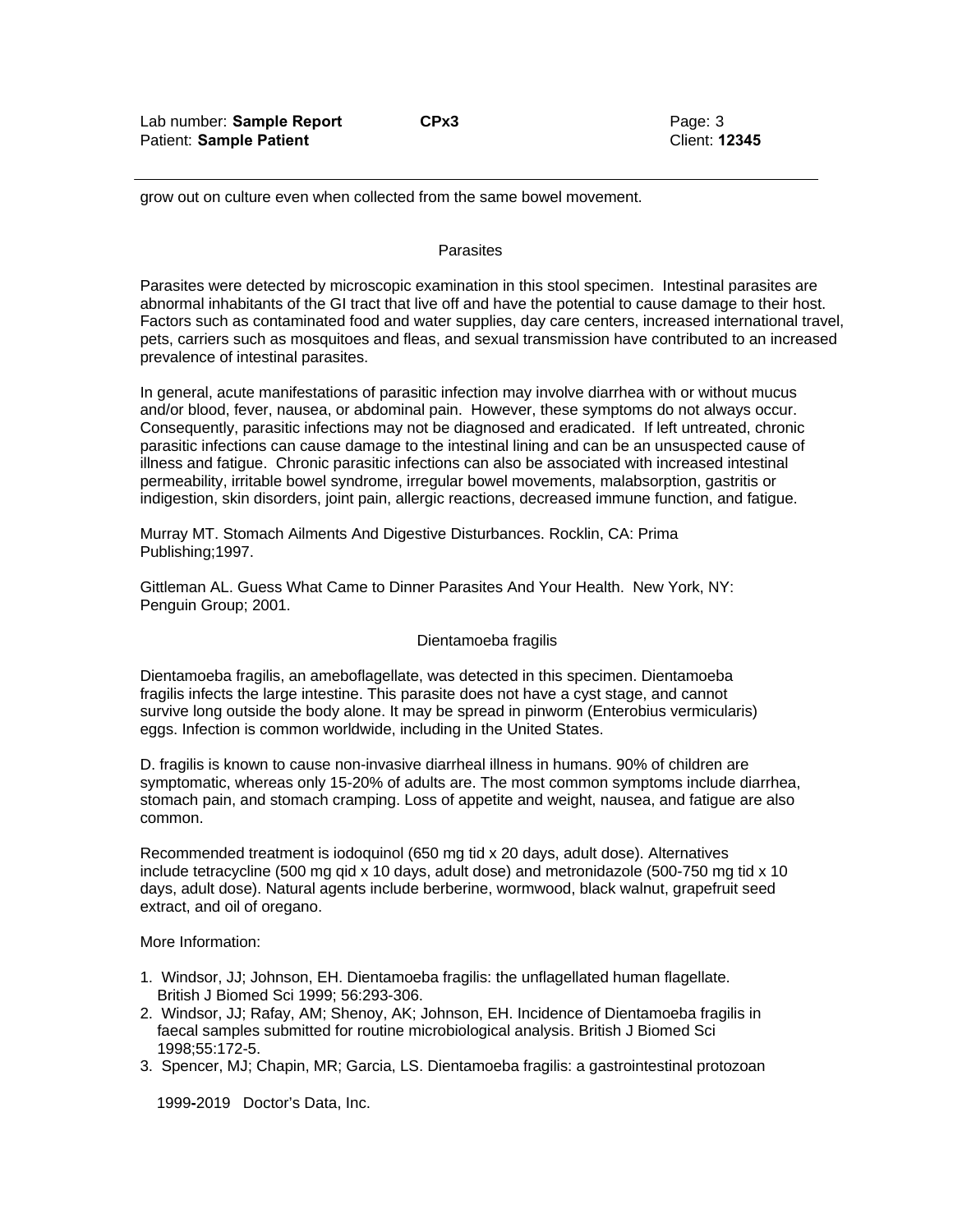infection in adults. Am J Gastroenterol 1982;77:565-9.

- 4. Spencer, MJ; Garcia, LS; Chapin, MR. Dientamoeba fragilis: an intestinal pathogen in children(c) Am J Dis Child 1979;133:390-3.
- 5. Yang, J; Scholten T. Dientamoeba fragilis: a review with notes on its epidemiology, pathogenicity, mode of transmission and diagnosis. Am J Trop Med Hyg 1977;26:16-22.

References:

Sanford JP. The Sanford Guide to Antimicrobial Therapy. 35th edition. Gilbert DN, Moellering Jr, RC, Sande MA, eds. Hyde Park (VT): Antimicrobial Therapy Inc; 2005.

Abramowicz, M. The Medical Letter On Drugs and Therapeutics. Drugs For Parasitic Infections. New Rochelle (NY): The Medical Letter, Inc.

Beers, M. H., & Berkow, R. (Eds.). The Merck Manual of Diagnosis and Therapy Online. http://www.merck.com/mrkshared/mmanual/section13/chapter161/161a.jsp, Accessed August, 2005.

CDC Division of Parasitic Diseases website. http://www.cdc.gov/ncidod/dpd/default.htm, Accessed August, 2005.

Garcia, LS. Diagnostic Medical Parasitology. 4th ed. Washington DC: ASM; 2001; 6.

Leber AL, Movak SM In: Murray PR, Baron EJ, Pfaller MA, Tenover FC, Yolken RH, eds. Manual of Clinical Microbiology. 7th ed. Washington DC: ASM Press; 1999; 1401.

### Beneficial Flora

One or more of the expected or beneficial bacteria are low in this specimen. Normally abundant include lactobacilli, bifidobacteria, clostridia, Bacteroides fragilis group, enterococci, and some strains of Escherichia coli. The beneficial flora have many health-protecting effects in the gut, and as a consequence, are crucial to the health of the whole organism. Some of the roles of the beneficial flora include digestion of proteins and carbohydrates, manufacture of vitamins and essential fatty acids, increase in the number of immune system cells, break down of bacterial toxins and the conversion of flavinoids into anti-tumor and anti-inflammatory factors. Lactobacilli, bifidobacteria, clostridia, and enterococci secrete lactic acid as well as other acids including acetate, propionate, butyrate, and valerate. This secretion causes a subsequent decrease in intestinal pH, which is crucial in preventing an enteric proliferation of microbial pathogens, including bacteria and yeast. Many GI pathogens thrive in alkaline environments. Lactobacilli also secrete the antifungal and antimicrobial agents lactocidin, lactobacillin, acidolin, and hydrogen peroxide. The beneficial flora of the GI have thus been found useful in the inhibition of microbial pathogens, prevention and treatment of antibiotic associated diarrhea, prevention of traveler's diarrhea, enhancement of immune function, and inhibition of the proliferation of yeast.

In a healthy balanced state of intestinal flora, the beneficial bacteria make up a significant aproportion of the total microflora. Healthy levels of each of the beneficial bacteria are indicated by either a 2+, 3+ or 4+ (0 to 4 scale). However, in some individuals there is an imbalance or deficiency of beneficial flora and an overgrowth of non-beneficial (imbalance) or even